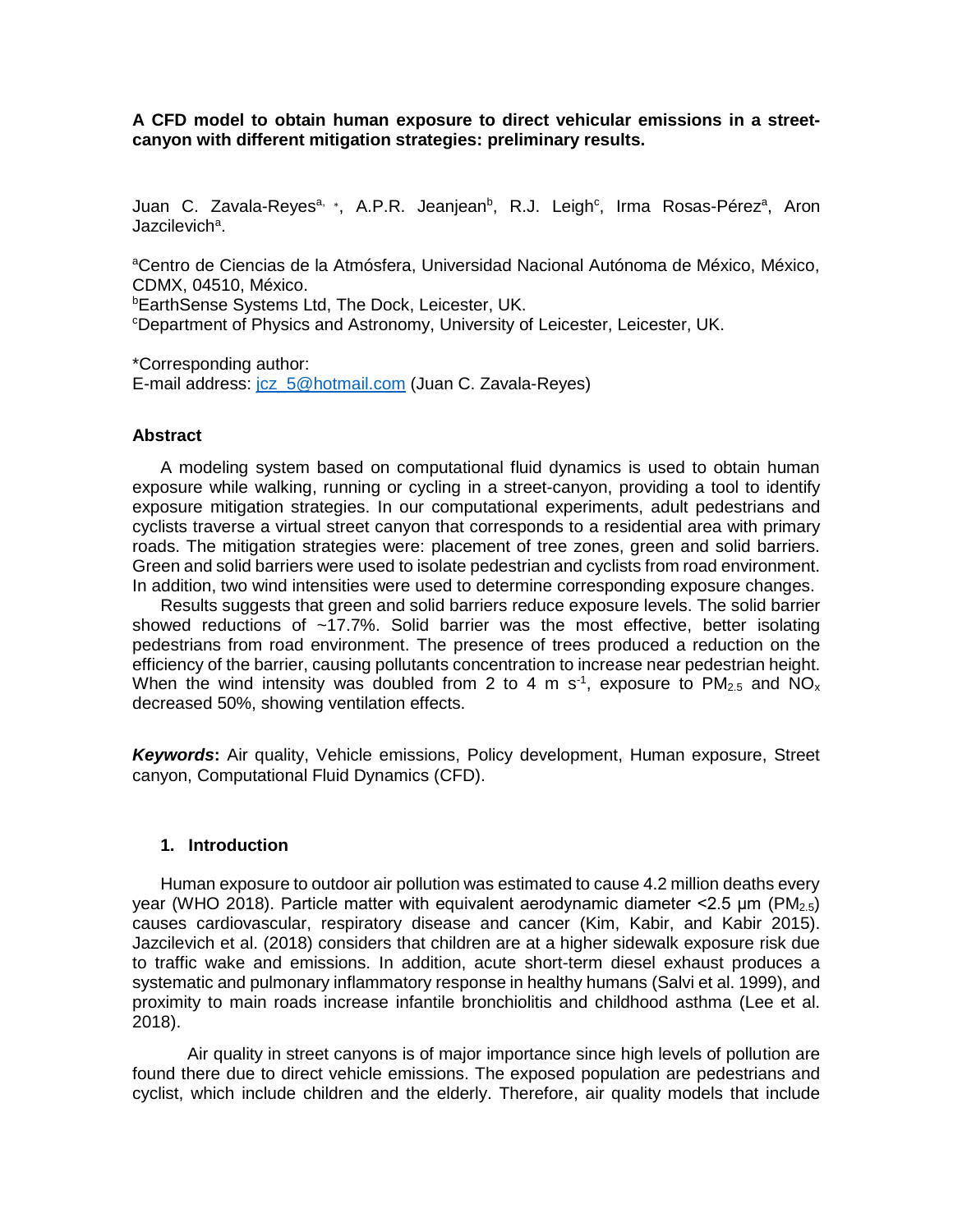wind-flow dynamics to study the interrelation between urban infrastructure, vehicular traffic pollution transport and human exposure, are important tools. Although meteorological conditions play an important role decreasing or increasing pollution levels, improvements under human control, such as vegetation placement and urban morphology, play an important role to mitigate pollution at street level. Therefore, assessing exposure to direct vehicular emissions requires high spatial-temporal emissions, pedestrian activity data and urban morphology.

The virtual street-canyon, where our computational experiments take place, is a street horizontally bordered by parallel buildings aligned on both sides and is vertically delimited by roof height and ground (Jeong and Andrews 2002). Inside the street-canyon pollutants are emitted by vehicles. Wind flow, interacting with buildings, produce a characteristic central vortex (Berkowicz 1998). These flow dynamics in the street-canyon, limits the exchange of clean air from the outside, increasing pollutants levels (DePaul and Sheih 1986). In addition, wind flow distribution inside the street canyon yields inhomogeneous pollutant distribution, causing that pedestrian routes to exhibit different exposure levels (Zavala-Reyes et al. 2019).

The street canyon presented here employs human exposure to evaluate scenarios using different strategies to decrease human exposure inside the canyon. The proposed modeling system uses an urban mobility simulator, a computational fluid dynamic model (CFD) and an integral exposure model to obtain cyclist and pedestrian exposure.

# **2. Materials and methods**

The modelling system proposed is shown in Fig. 1. The system is based on Zavala-Reyes et al. (2019), where more information can be found.



**Fig. 1.** Modelling system outline, (Zavala-Reyes et al. 2019).

The system consists of three components:

1. An urban mobility simulator, SUMO [\(http://sumo.dlr.de/\)](http://sumo.dlr.de/). It is a microscopic spacecontinuous and time-discrete traffic flow simulator. It is used to obtain vehicular emissions ( $PM_{2.5}$ ,  $NO_x$ ) and pedestrian dynamics. The pedestrian dynamics gives information about pedestrian route location (longitude-latitude-time) and residence time.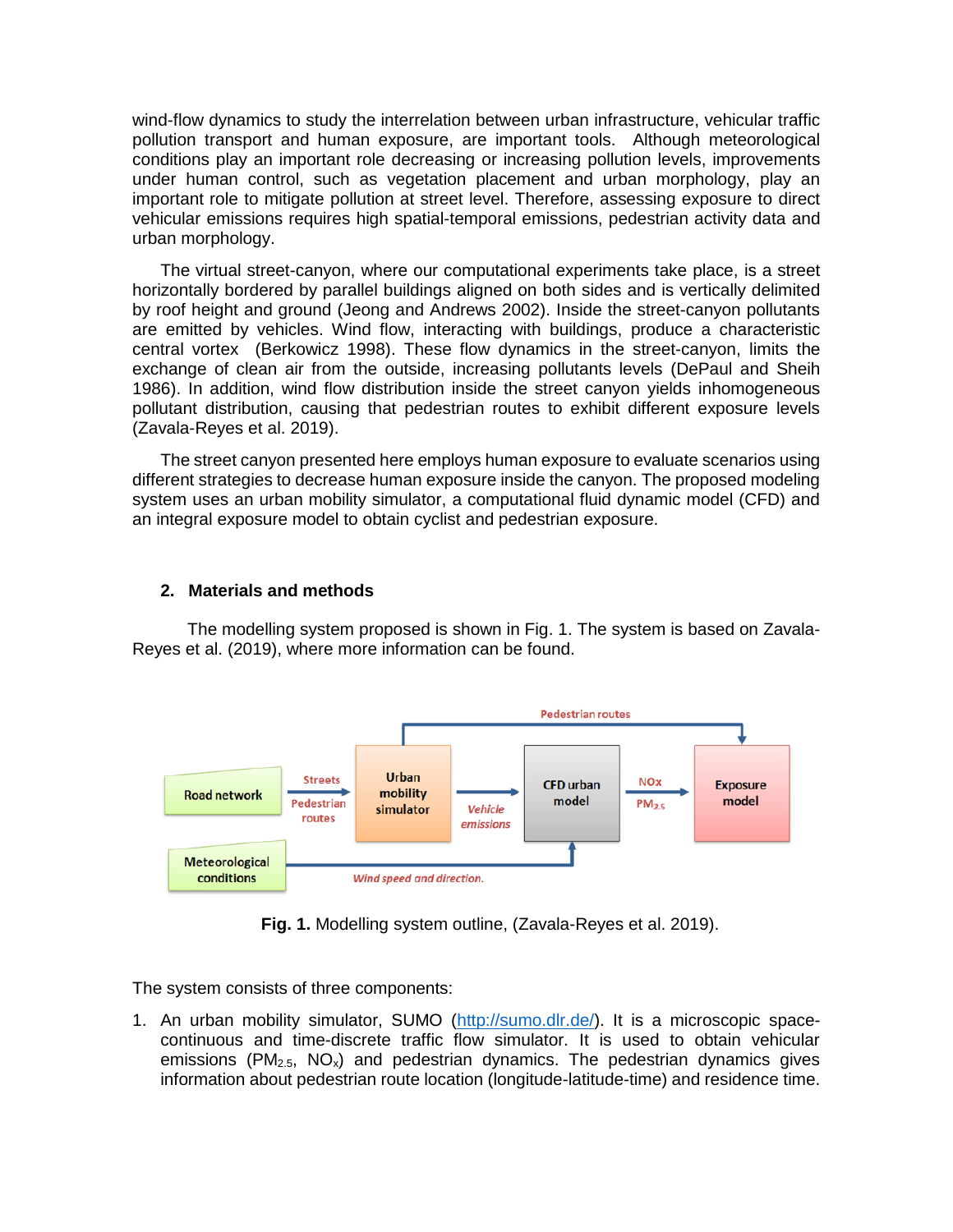- 2. A CFD model, OpenFoam [\(https://openfoam.org/\)](https://openfoam.org/), is used to obtain air-flow dynamics and pollutant transport. It has been validated using wind tunnel data.
- 3. An exposure model is used to obtain pedestrian exposure of a given pedestrian and cyclist route. It is based on the equation given by NRC (1994):

$$
E = \sum_{i=0}^{N} C(i \delta t) \delta t ,
$$

where  $C_i$  is the pollutant concentration at the discrete time  $\delta t = 1$  s. The exposure, E, is evaluated over the entire pedestrian route. Summation is taken to include the residence time in the canyon of the pedestrian or cyclist.

(1)

Briefly, the urban mobility simulator provides vehicle emisions due to a traffic flow and pedestrian dynamics scenario. The CFD transports the corresponding emisssions to obtain concentration fields in the canyon, that are used by the exposure model. A detailed description is found in (Zavala-Reyes et al. 2019).

Equation 1 provides exposure due to the physical activities of an average adult pedestrian or cyclist, see Table 1. Exposure E is evaluated along a pedestrian route, see Fig 2. Residence time varies according to activity: cycling, running or walking.

**Table 1.** Physical activity defining the average adult pedestrian and cyclist profile. Modified from Hernández-Paniagua et al. (2017).

| <b>Pedestrian activity speed [km h<sup>-1</sup>]</b> | Walking | Running | Cycling |
|------------------------------------------------------|---------|---------|---------|
| Average adult (height $= 1.6$ m)                     |         |         |         |

The modelling system in Fig. 1 is used to evaluate human exposure in a street canyon with different mitigation strategies. The street-canyon setup is shown in Fig. 2, the height of the buildings is H=11 m, width and length of street are W=36 m and L=250 m, respectively. Aspect ratios of H/W=0.3 and L/W=7 were used to characterize the canyon as a avenuelong canyon (Yazid et al. 2014). This setup is identified as a residential area with primary roads, as shown in Fig. 2.

Vehicular flow in SUMO was set to 33.3 vehicles per minute.  $NO<sub>x</sub>$  and  $PM<sub>2.5</sub>$  emission factors for Euro-5 gasoline passenger cars were considered.

The wind direction of 90°, perpendicular to canyon, was implemented to create high exposure levels (Zavala-Reyes et al. 2019), with 2 and 4 m  $s<sup>-1</sup>$  intensity at 10 m. Initial boundary conditions were set according to Richards and Hoxey (1993) for the  $k - \epsilon$ turbulence model.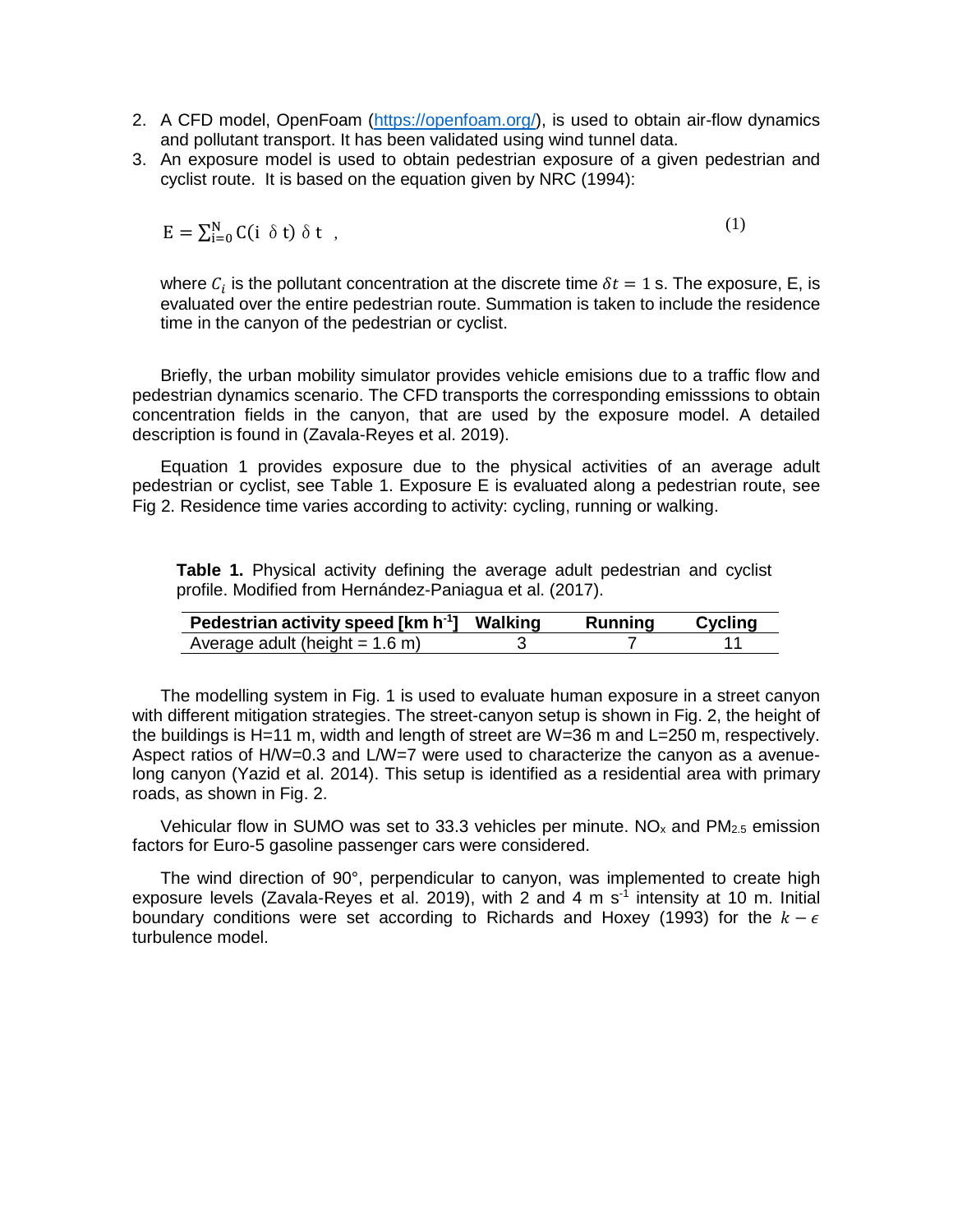

**Fig. 2.**: Implemented street canyon: a) photography of a real residential area with primary roads, (source google Earth), b) street canyon dimensions, c) CFD mesh used inside the street canyon, d) 3D street canyon model.

Two street-canyon layouts were used for the computational experiments:

- a) **Layout L-1**, consisting of a green barrier between sidewalk and road. Reference scenario: same street canyon but without trees and green barrier. The mitigation scenarios were:
	- **L-1 A**. Tree placement
	- **L-1 B**. A green zone acting as a barrier between the sidewalk and the road.

**L-1 A + B**. Street canyon with trees and a green zone acting as a barrier between the sidewalk and the road.

### b) **Layout L-2**, consisting of a solid barrier between sidewalk and road. Reference scenario: same as in L-1.

The mitigation scenarios were:

**L-2 A.** Street canyon with a solid barrier between the sidewalk and the road. **L-2 B.** Street canyon with trees and a solid barrier between the sidewalk and the road.

For L-1 and L-2, the leaf area density, LAD, to model tree crowns was set to 1.5  $m^{-1}$ .

# **3. Results**

Using SUMO, physical activity speed reduced exposure time in the canyon with respect to walking: running by 56% and cycling by 72%. Exposure results (E) for two street-canyon layouts are shown in Table 2. An exposure reduction of 50% was obtained for  $PM_{2.5}$  and NO<sub>x</sub> when wind intensity is doubled due to ventilation.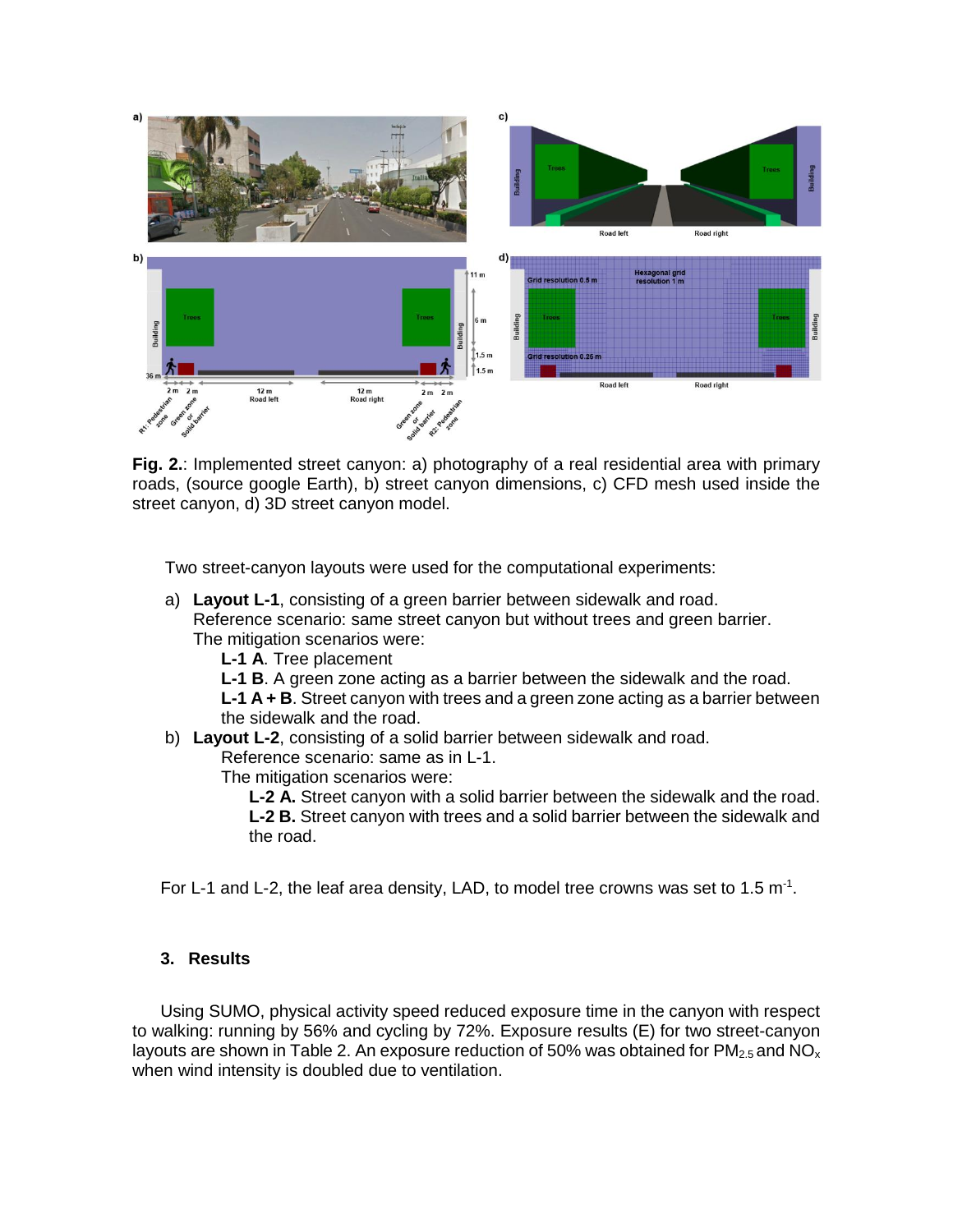Due to a vortex created inside the street canyon,  $PM_{2.5}$  and  $NO_{x}$  road emissions are transported as shown in Fig. 3. To compare scenarios, Eq. (2) was used to obtain the exposure comparison,

$$
EV_{\text{scenario}} = \frac{E_{\text{scenario}} - E_{\text{Ref.Scenario}}}{E_{\text{Ref.Scenario}}} * 100
$$
 (2)

|               |                  |                             |       |                | PM <sub>2.5</sub> |                      | NO <sub>x</sub>   |                      |
|---------------|------------------|-----------------------------|-------|----------------|-------------------|----------------------|-------------------|----------------------|
| <b>Street</b> |                  | <b>With</b><br><b>Green</b> |       | <b>Profile</b> | <b>Wind speed</b> |                      | <b>Wind speed</b> |                      |
| canyon        | <b>Scenario</b>  | <b>barrier</b>              | trees | activity       | $2 m s^{-1}$      | $4 \text{ m s}^{-1}$ | $2 m s^{-1}$      | $4 \text{ m s}^{-1}$ |
| $L-1$         |                  |                             |       | Walking        | 143.2             | 71.5                 | 1,909.0           | 953.9                |
|               | <b>Reference</b> | False                       | False | Running        | 59.8              | 29.9                 | 798.0             | 398.8                |
|               |                  |                             |       | Cycling        | 38.8              | 19.4                 | 517.2             | 258.5                |
|               | A                | False                       | True  | Walking        | 173.8             | 86.9                 | 2,320.0           | 1,159.6              |
|               |                  |                             |       | Running        | 71.5              | 35.7                 | 954.1             | 476.9                |
|               |                  |                             |       | Cycling        | 47.2              | 23.6                 | 629.6             | 314.7                |
|               | в                | True                        | False | Walking        | 142.0             | 71.0                 | 1,893.7           | 946.4                |
|               |                  |                             |       | Running        | 59.5              | 29.7                 | 793.0             | 396.3                |
|               |                  |                             |       | Cycling        | 38.5              | 19.2                 | 513.6             | 256.7                |
|               | $A + B$          | True                        | True  | Walking        | 176.2             | 88.1                 | 2,352.5           | 1,175.9              |
|               |                  |                             |       | Running        | 72.6              | 36.3                 | 969.6             | 484.6                |
|               |                  |                             |       | Cycling        | 47.8              | 23.9                 | 638.5             | 319.1                |
| $L-2$         | <b>NA</b><br>A   |                             | False | Walking        | 116.7             | 58.3                 | 1,555.4           | 777.4                |
|               |                  |                             |       | Running        | 49.7              | 24.9                 | 663.1             | 331.4                |
|               |                  |                             |       | Cycling        | 31.7              | 15.8                 | 422.7             | 211.3                |
|               |                  |                             |       | Walking        | 141.2             | 70.6                 | 1,884.7           | 942.9                |
|               | в                | NA.                         | True  | Running        | 59.4              | 29.7                 | 792.9             | 396.7                |
|               |                  |                             |       | Cycling        | 38.4              | 19.2                 | 512.0             | 256.2                |

# **Table 2.** Human exposure E to  $PM_{2.5}$  and  $NO_{x}$ .

Table 3 shows EV for each scenario. For L-1, we have that respective to reference scenario:

- L-1 A, trees increase exposure 19.5-21.8%.
- L-1 B, green barrier reduce exposure 0.6-0.8%.
- L-1 A + B: Trees and green barrier increase exposure 21.3-23.5%.

Results point out that trees increase exposure. In contrast, the green barrier scenario reduces exposure, but only by ~0.7%. This could be explained by an increase in pollutant diffusion close to the pedestrian height that helps reducing pollutant levels. Trees with green barrier increase exposure, but only slightly more when compared to tree scenario.

The L-1 B scenario shows that green barriers could reduce exposure levels by 1%, but other scenarios predict an increase.

For L-2:

• L-2 A, the solid barrier reduce exposure by 16.9-18.5%.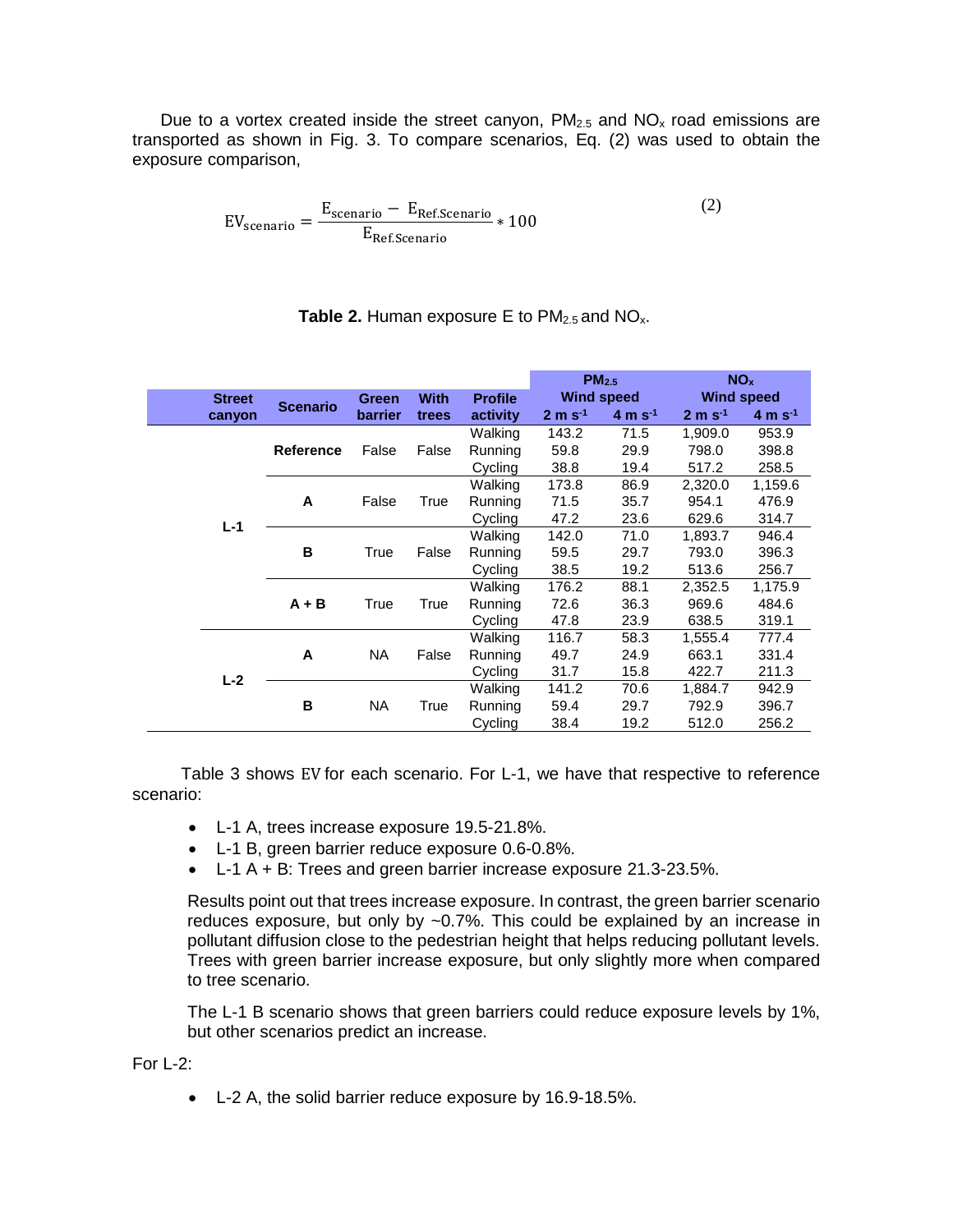• L-2 B, trees and solid barrier reduce exposure by 0.5-1.4%.

The results point out that solid barriers reduce exposure by  $~17.7\%$ . The scenario with trees and solid barriers, decrease the efficiency of the barrier. The L-2A scenario shows that solid barriers could reduce important exposure levels.

In summary, the effect of green barriers reduce exposure, but the solid barriers perform better to isolate road and pedestrian zones. On the other hand, trees increase exposure levels by diminishing the efficiency of green or solid barriers.

|               |         |                 |                         |                      |                            |                         | PM <sub>2.5</sub>        |                   | <b>NO<sub>x</sub></b> |                 |
|---------------|---------|-----------------|-------------------------|----------------------|----------------------------|-------------------------|--------------------------|-------------------|-----------------------|-----------------|
| <b>Street</b> |         | <b>Scenario</b> | <b>Green</b><br>barrier | <b>With</b><br>trees | <b>Profile</b><br>activity | <b>Wind speed</b>       |                          | <b>Wind speed</b> |                       | <b>Scenario</b> |
| Canyon        |         |                 |                         |                      |                            | $2 m s^{-1} 4 m s^{-1}$ | $2m$ s <sup>-</sup><br>1 | $4m$ s<br>1       | setup                 |                 |
|               |         |                 |                         |                      | Walking                    | 21.4                    | 21.5                     | 21.5              | 21.6                  |                 |
|               | A       | False           | True                    | Running              | 19.5                       | 19.5                    | 19.6                     | 19.6              | Trees                 |                 |
|               |         |                 |                         |                      | Cycling                    | 21.6                    | 21.7                     | 21.7              | 21.8                  |                 |
|               |         |                 |                         |                      | Walking                    | $-0.8$                  | $-0.8$                   | $-0.8$            | $-0.8$                |                 |
| $L-1$         | в       | True            | False                   | Running              | $-0.7$                     | $-0.7$                  | $-0.6$                   | $-0.6$            | Green<br>barrier      |                 |
|               |         |                 |                         | Cycling              | $-0.7$                     | $-0.7$                  | $-0.7$                   | $-0.7$            |                       |                 |
|               |         |                 |                         |                      | Walking                    | 23.0                    | 23.1                     | 23.2              | 23.3                  | Trees +         |
|               | $A + B$ | True            | True                    | Running              | 21.3                       | 21.3                    | 21.5                     | 21.5              | Green                 |                 |
|               |         |                 |                         |                      | Cycling                    | 23.2                    | 23.3                     | 23.4              | 23.5                  | barrier         |
| $L-2$         | A       |                 | False                   | Walking              | $-18.5$                    | $-18.5$                 | $-18.5$                  | $-18.5$           | Solid<br>barrier      |                 |
|               |         |                 |                         | Running              | $-16.9$                    | $-16.9$                 | $-16.9$                  | $-16.9$           |                       |                 |
|               |         |                 |                         | Cycling              | $-18.3$                    | $-18.3$                 | $-18.3$                  | $-18.3$           |                       |                 |
|               | в       |                 | True                    | Walking              | $-1.4$                     | $-1.3$                  | $-1.3$                   | $-1.2$            | Trees +<br>Solid      |                 |
|               |         |                 |                         | Running              | $-0.8$                     | $-0.6$                  | $-0.6$                   | $-0.5$            |                       |                 |
|               |         |                 |                         | Cycling              | $-1.1$                     | $-1.0$                  | $-1.0$                   | $-0.9$            | barrier               |                 |

**Table 3.** Exposure variation EV, for PM<sub>2.5</sub> and NO<sub>x</sub>.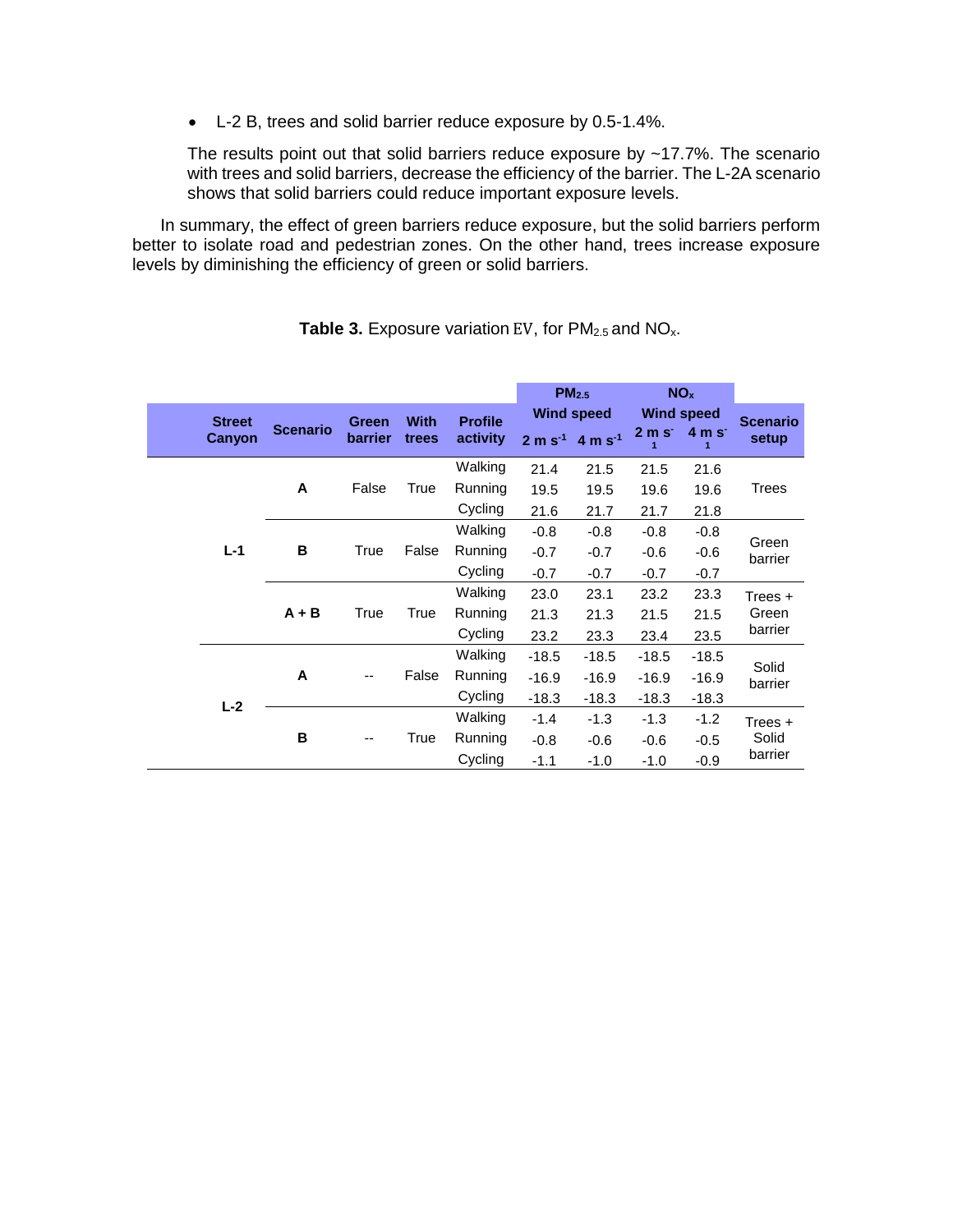

**Fig. 3.** NO<sub>x</sub> cross section concentrations for L-1 and wind vectors: a) reference scenario, b) scenario with trees and green barrier. In c) concentration variation. Green dots represent tree zones.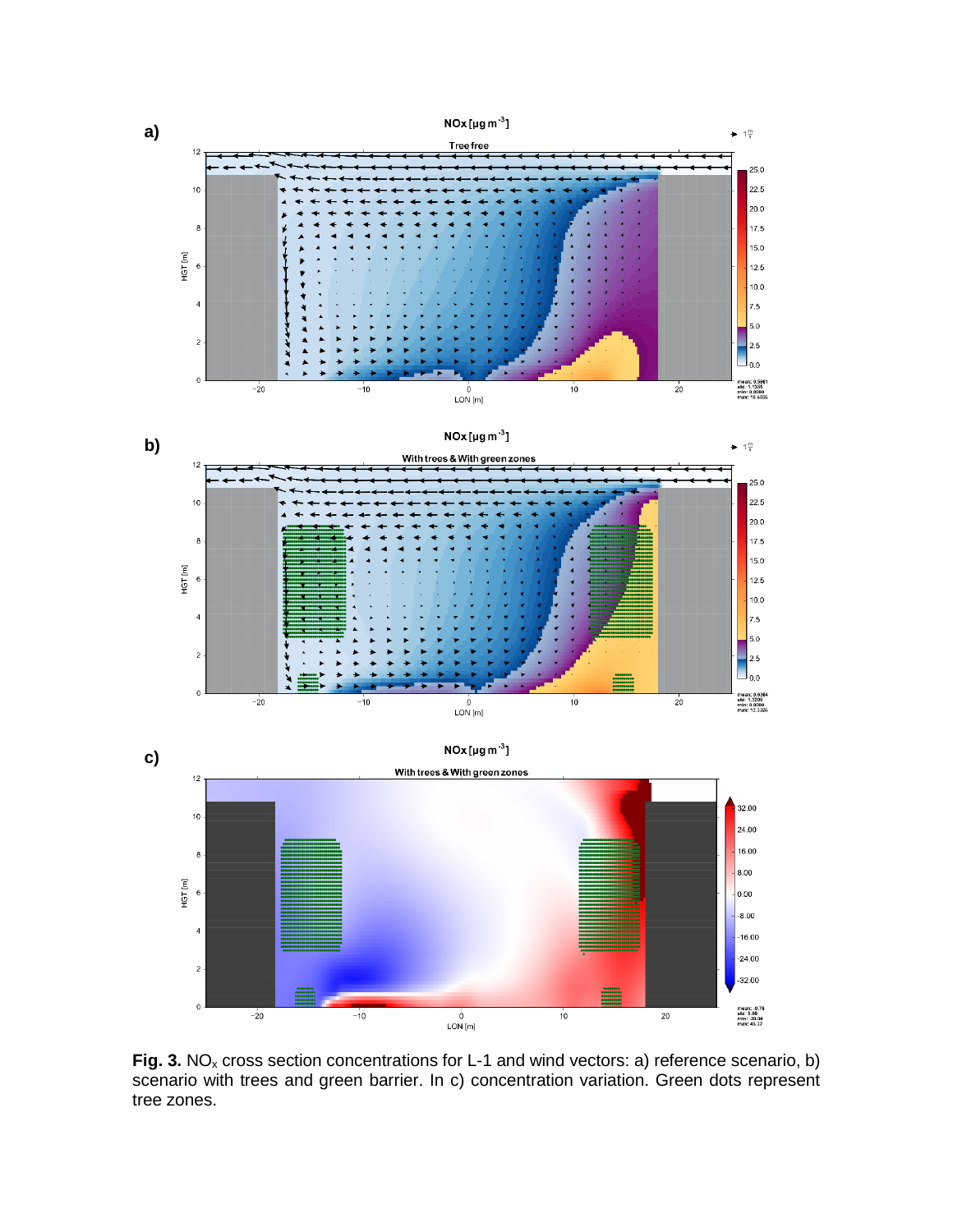# **4. Conclusions and future work**

Using a computational system, human exposure was obtained while walking, running or cycling. This provides a tool to compare street-canyons layouts to identify exposure mitigation strategies. The strategies were: tree zones, green and solid barriers. Green and solid barriers were used to isolate pedestrian zones from road environment. Two wind intensities were implemented to include pollution ventilation effect. When the wind intensity was doubled from 2 to 4 m s<sup>-1</sup>, PM<sub>2.5</sub> and NO<sub>x</sub> exposure decreased 50%.

The implemented street canyon is identified as a residential area with primary roads. Results point out that green and solid barriers reduce exposure levels. The solid barrier showed best reduction levels of ~17.7% with respect to reference scenario. The presence of trees reduced efficiency of the barrier, by causing pollutant concentration increase near pedestrian height.

Although, results presented here were obtained for an idealized street canyon, the proposed methodology can be applied for real urban canyons. Further improvements of the system, including traffic-induced-turbulence and a more detailed vehicular simulator are currently under development. In addition, other effects such as buoyancy should be incorporated. Also, tree species, placement and season could affect air flow dynamics. Vegetation emissions increasing atmospheric reactivity is an important consideration to be included in the future.

# **Acknowledgements**

To SECITI/103/2016 for providing funds for this research. To CONACYT for the Ph.D. grant given to Juan C. Zavala-Reyes (CVU: 385989). To DGTIC-UNAM for the supercomputer resources obtained through project LANCAD-UNAM-DGTIC-056.

# **Reference**

- Berkowicz, R. 1998. "Street Scale Models in Urban Air Pollution." *Edited by J. Fenger, O. Hertel, and F. Palmgren, Kluwer Academic Publishers*, 223–52.
- DePaul, F T, and C M Sheih. 1986. "Measurements of Wind Velocities in a Street Canyon." *Atmospheric Environment (1967)* 20 (3): 455–59.
- Hernández-Paniagua, Ivan Y., Juan Zavala-Reyes, Pablo López- Ramírez, Ulises Diego-Ayala, Irma Rosas, and Arón Jazcilevich. 2017. "Use of SUMO to Assess Human Exposure and Intake to PM2.5 near Motorways: Preliminar Results." *Sumo 2017 - Towards Simulation for Autonomous Mobility* 31 (June): 63–70. http://www.dlr.de/ts/Portaldata/16/Resources/projekte/sumo/Proceedings\_SUMO2017 .pdf.
- Jazcilevich, Aron, Juan de la Cruz Zavala, Ayda Marcela Erazo Arcos, Isao Kanda, and Irma Rosas. 2018. "Sidewalk Pollution Flows Caused by Vehicular Traffic Place Children at a Higher Acute Exposure Risk." *Journal of Exposure Science and Environmental Epidemiology*, 2018. https://doi.org/10.1038/s41370-018-0083-4.

Jeong, Sang Jin, and Malcom J Andrews. 2002. "Application of the K-Epsilon Turbulence